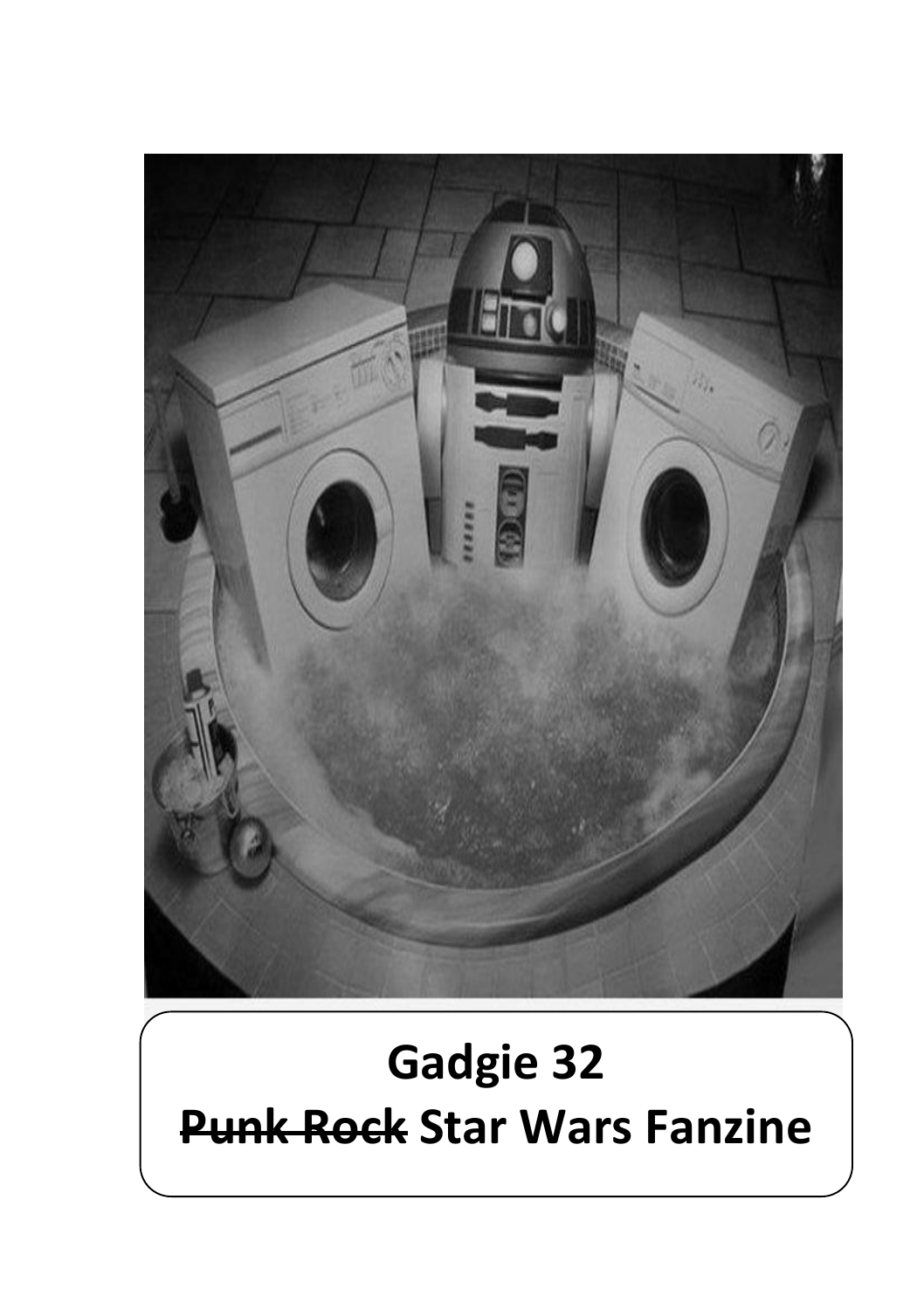

Two things have been constant in my life since about the age of six. Football and Star Wars. Of course, punk rock came along and took over my teen years but Star Wars ... there's nothing like Star Wars is there? Picture the scene: I'm about six years old at Primary School. It's playtime. The bigger, older lads are booting a knackered old casey\* around the playground. A bunch of scrotes are walking around arm in arm shouting "Who wants to play Armyyyyyyyyyyy?". Over by the bin some lads are playing with some action figures. The bin is one of those old 70's affairs where it has a huge concrete block at the bottom so it doesn't get moved but today it appears that huge concrete block has been transformed. It is no longer a grey slab of concrete. No way. Today it is a far off world populated by droids and smugglers and dominated by an evil empire. Sonic, a buck toothed odd bod, had a couple of figures, one of which was little red R2-D2 alike R5-D4 and he was blipping and blooping the sounds of a plucky little astromech. What was this wonderful world I had chanced upon that fateful morning break? It was of course Star Wars and this moment stands as my one of my earliest and most vivid memories. It wasn't long

before I too would find myself thrown head long in to this wonderful galaxy that is far, far away ...

We step once more in to the Gadgie Time Machine, ready to hurtle back through the ages and as the screen goes all wobbly and a huge whooshing noise engulfs us we head back to 1980 ... Dad is on nights. This means one thing to me and our lad. Absolute silence all morning. Waking Dad when he is sleeping off a night shift was a crime punishable by death just like talking when footy results were on and Dad was marking his Pools coupon or rustling the lego loudly looking for that archway bit or a Lego man's hairdo when the news was on ... Mother must have dreaded such days as she knew that our lad and me specialised in making a noise and acting up. Could we maybe sit and watch a film? No. We would too excited and jump about playing Warlods of Atlantis or At The Earth's Core pretending we were being attacked by a fire breathing pig or gigantic octopus. Film? Nope. Play with some toys then? No. Of course we would end up arguing or getting too excited and make a noise whether we were to play with the Action Men or a jigsaw. It would always descend in to chaos. Read a book or comic then! That's a no again I'm afraid as we would end up scrapping over the latest issue of Whizzer and Chips. How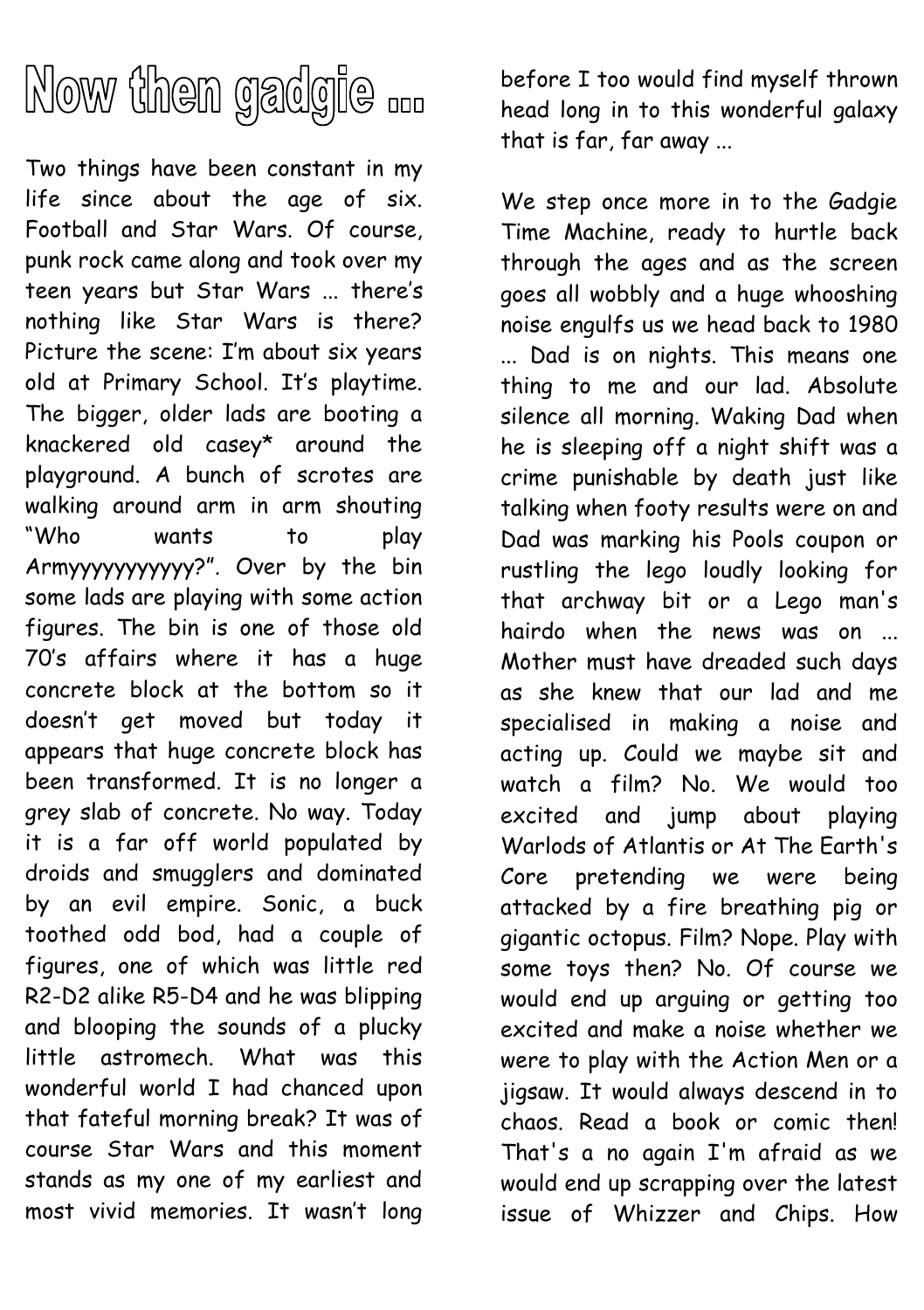about playing on a computer game? Surely that'll keep us two quiet? It probably would but they hadn't been invented yet. Well, they hadn't reached our house if they had anyway. One particular day however, our Mam had chanced upon a most effective method that didn't involve taking us for a massive walk as far from the house as possible.

"Now you two, if you don't wake yer Dad up he's got a big surprise for you this afternoon, but you'll only get it if you are quiet and don't wake him up."

Ooh! It worked. We spent the next seven hours saying "What's the surprise Mam?" but mother's resistance was admirable and we managed to quietly sit and wait in wonder until Dad woke up from his morning slumber.

Upon descending the stairs, of course, Dad was mobbed by two reprobates who had miraculously managed to remain sedate and silent for the entire morning in eager anticipation of this mystery treat. Of course, our Dad like to draw it out a bit and ensured he had a cup of coffee before divulging the facts. It must have been a peculiar experience for fatha drinking that mug of coffee as we both sat staring at him, shaking with excitement. Finally the wait was over ... we are going the cinema! For the first time ever! To see The Empire Strikes Back! To a six and seven year

old this truly was cause for immense excitement and we probably ran round in circles for a bit until we got shouted at.



Guisborough pictures was (it's not there now, it was converted in to a gym in the late 80's) the absolute definition of a "flea pit" cinema. The front row seats were all ripped up and the ferocious usher lady Mrs Scott cut a terrifying figure brandishing her torch at anyone who dared to transgress the rules of don't talk and don't throw things at people. Many people did talk and throw things at people sadly though and Mrs Scott was an over worked usher most Saturdays when the Children's Film Foundation matinee's were screened (that's a whole other story, and of course, it's in the book!). Every week there would be a raffle type thing where you kept your ticket and a draw was made to win tickets for the next "big" film that would be showing like Jaws or Popeye. Some poor fella would stand at the front and call out the numbers only to be met by a hail of spogs!\*\* Barbarians! Not today though. No way. We were not off to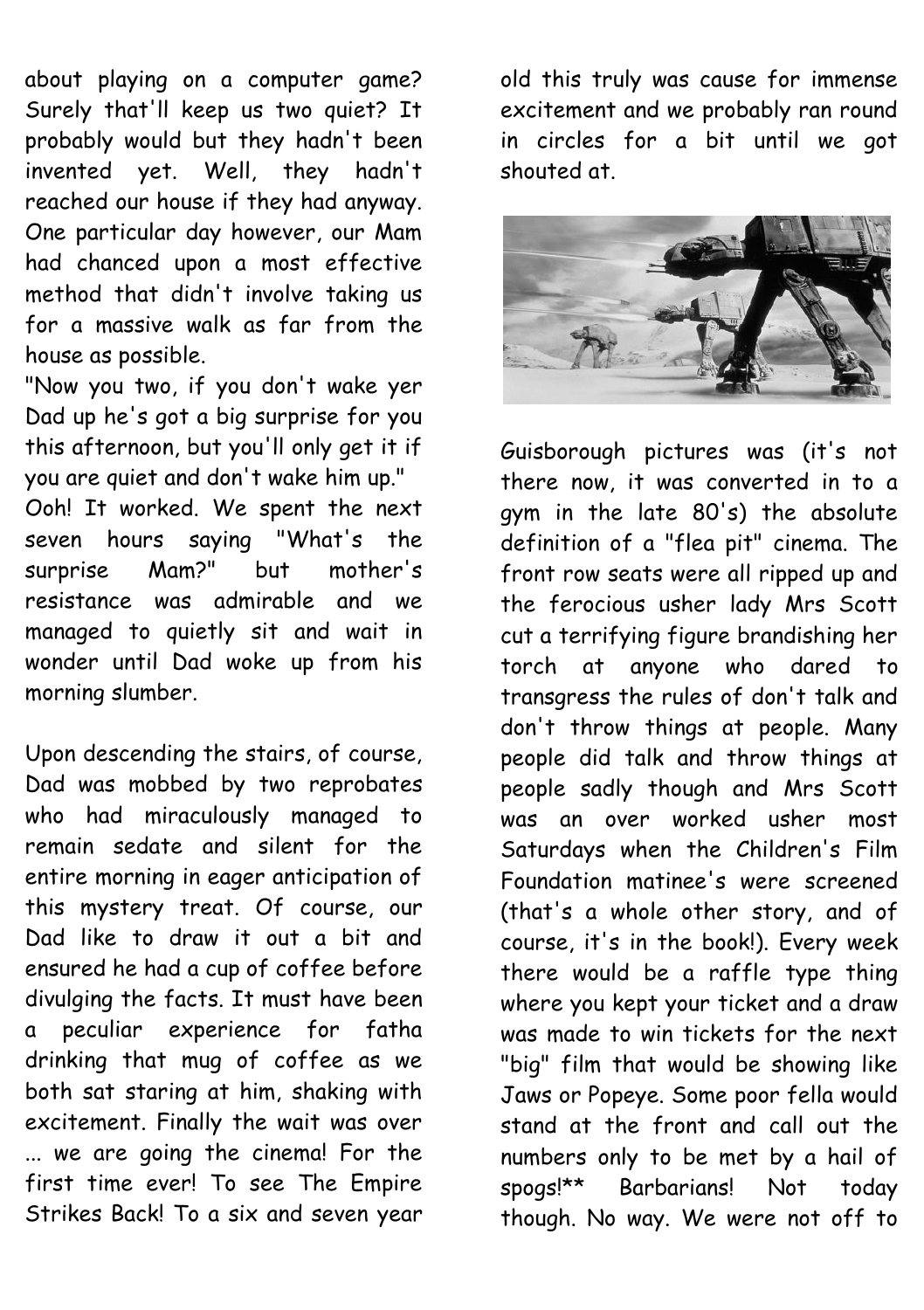see Sammy's Super T-Shirt or The Battle For Billys' Pond! We were going to see Star Wars! At the pictures! After lining up for yonks around the block we were finally in and Mrs Scott torch lit our way to our seats. Yikes! To our naive dismay there was a daft movie showing about an aeroplane ... "Dad, where's Darth Vader?"

"Don't worry, this is just the support film!"

My memory may be playing tricks on me but I'm sure Airplane was on, as we all came in, as a b-movie! Surely not<sup>12</sup>

... and so it came to time for the curtains to close and then reopen and that legendary moment that is etched in my mind for all eternity ... the 20th Century Fox logo and fanfare. Whenever I see that on any film, I expect Star Wars to follow ... the black screen and silence ... the pale green "A long time ago, in a galaxy far, far away" ... seconds more silence ... then BAA BADA BAA! That magical moment that makes men of a certain age (ahem) stand up and punch the air/shout "Yes!"/have shivers run down the back of their neck/revert to being seven years old (delete as appropriate) when the Star Wars logo whooshes up the screen and you know you are at the cinema and you are gonna watch Star Wars! At the cinema! What then followed was life changing and so began a long, long

obsession with both the cinema and George Lucas's marvellous creation.

I remember Star Wars being absolutely everywhere that summer (and probably the next four or five). As a kid I sought out anything, absolutely anything, with Star Wars on. Action figures, comics, books ... trips to the supermarket were suddenly interesting! Hintons had Star Wars yoghurts! Yoda was (green and slightly minging) Gooseberry flavour (to this day the only time I've ever eaten a gooseberry flavour yoghurt), Princess Leia (sweet and tasty) was emblazoned on the strawberry pots and I'm sure Chewbacca was on the fudge flavour and Vader himself stared at you as you ploughed through a Dark (Side) Cherry dessert. Sticking Jabba the Hutt on Peach Melba didn't really fit but I would want one regardless. The first thing I collected! Star Wars yoghurt pots!



Are they are to blame for my obsessive drive to collect stuff like records and pictures of Debbie Harry!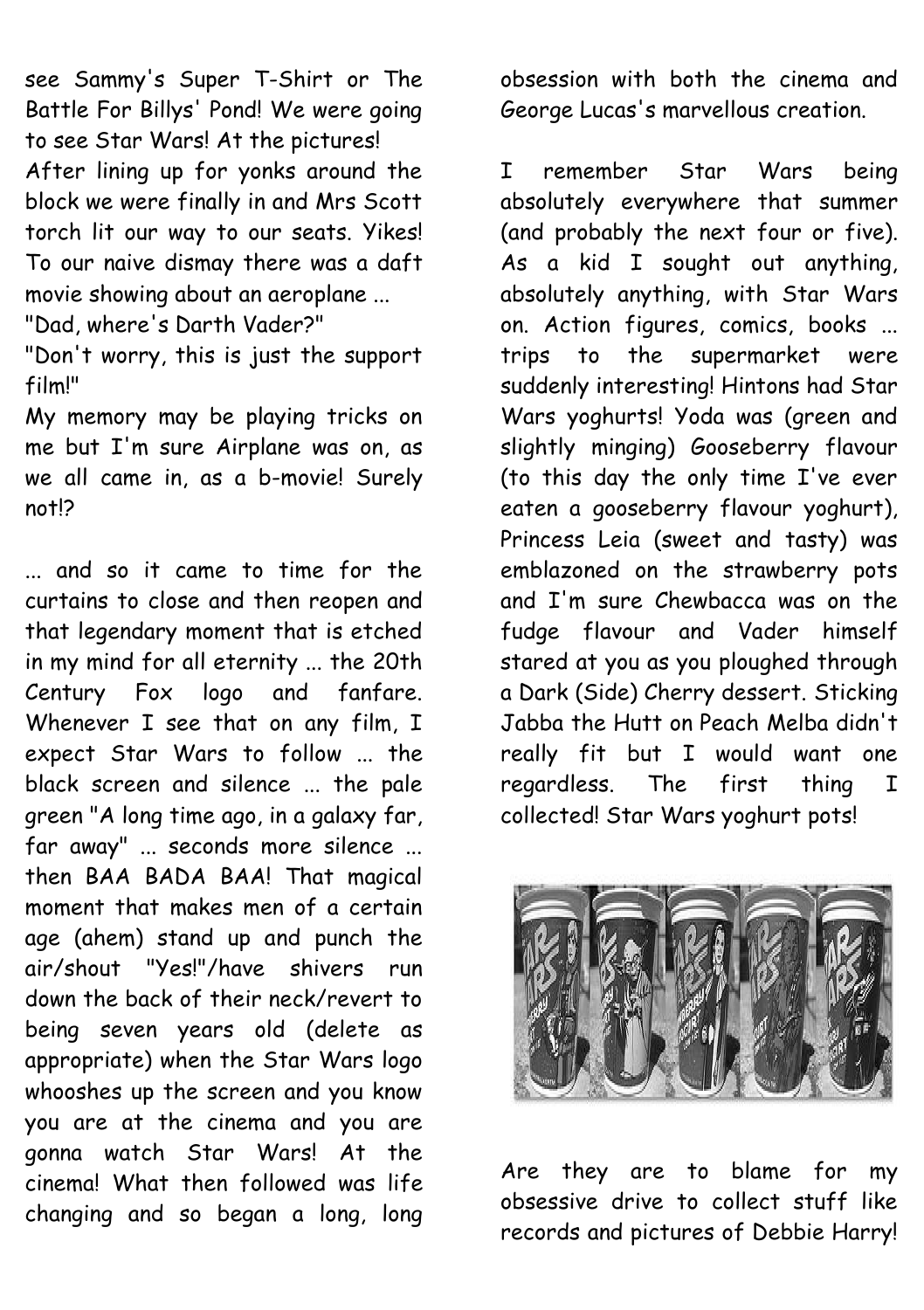Is that where it all started? Possibly. Of course, collecting the action figures was next and every trip to the supermarket was an opportunity to scope out all the latest figures. Having a "rare" figure that nobody else had yet instantly elevated you to coolest kid in the playground status. Of course, everyone and his sister had Vader, Luke, Han Solo, Ben Kenobi, Stormtroopers, C3-PO and R2-D2 but no bugger had the Gamorrean Guard, Lobot or Squid Head when me and our lad managed to acquire them from some long defunct toy shop in Redcar one Saturday. People would come round our house to see the new figures and take it in turns to hold them!

One evening in the height of the summer holidays a flurry of excitement brought everyone round to our house and it wasn't just a new figure! Although our lad had just acquired the Cloud Car Pilot (and subsequently lost the little walky talky type thing he carried, as was our lad's way) the hype surrounded an unusual fellow called Ridley. Rid, as he was known, is the peculiar chap who cultivated his own infamy by spending the entire break time blowing a raspberry on his hand to see what colour he would go. We've met him before dear reader. Well anyway, rumour had circulated amongst the Guisborough Wild Kids that Rid had

the Death Star! Yet nobody believed him. This was the lad after all who claimed that he saw a motorbike rider have a crash in the town centre market place and so bad were the injuries acquired from said accident, that his brain was hanging out. Before the advent of the internet, social media and Google images the only way we could find out what was actually out there to entice our pocket money from our pockets was by looking at the back of the cards that the figures came on and in toy shops. There was no concept of a "complete set" or a checklist of available toys for the discerning collector. It was up to us, the kids, to go forth and discover. Naturally, rumour control was not the most vigilant of processes in those days and many tales of "legendary" and "rumoured to exist" toys did the rounds. Jabba, this lad in my class with three thumbs, always claimed that he had the Cantina Band figures but was never allowed to show us any of them as they came from America. Rid, always claimed to have the Death Star, but as none of us had never seen it (except his buddy Sonic) and nobody had ever seen a picture of it or come across it in the toy shops of Teesside we all assumed he was talking Bantha dung. Well ... until one day when he claimed he was selling it for a tenner! Rid would have to prove it existed and he would have to prove he actually owned it or be publically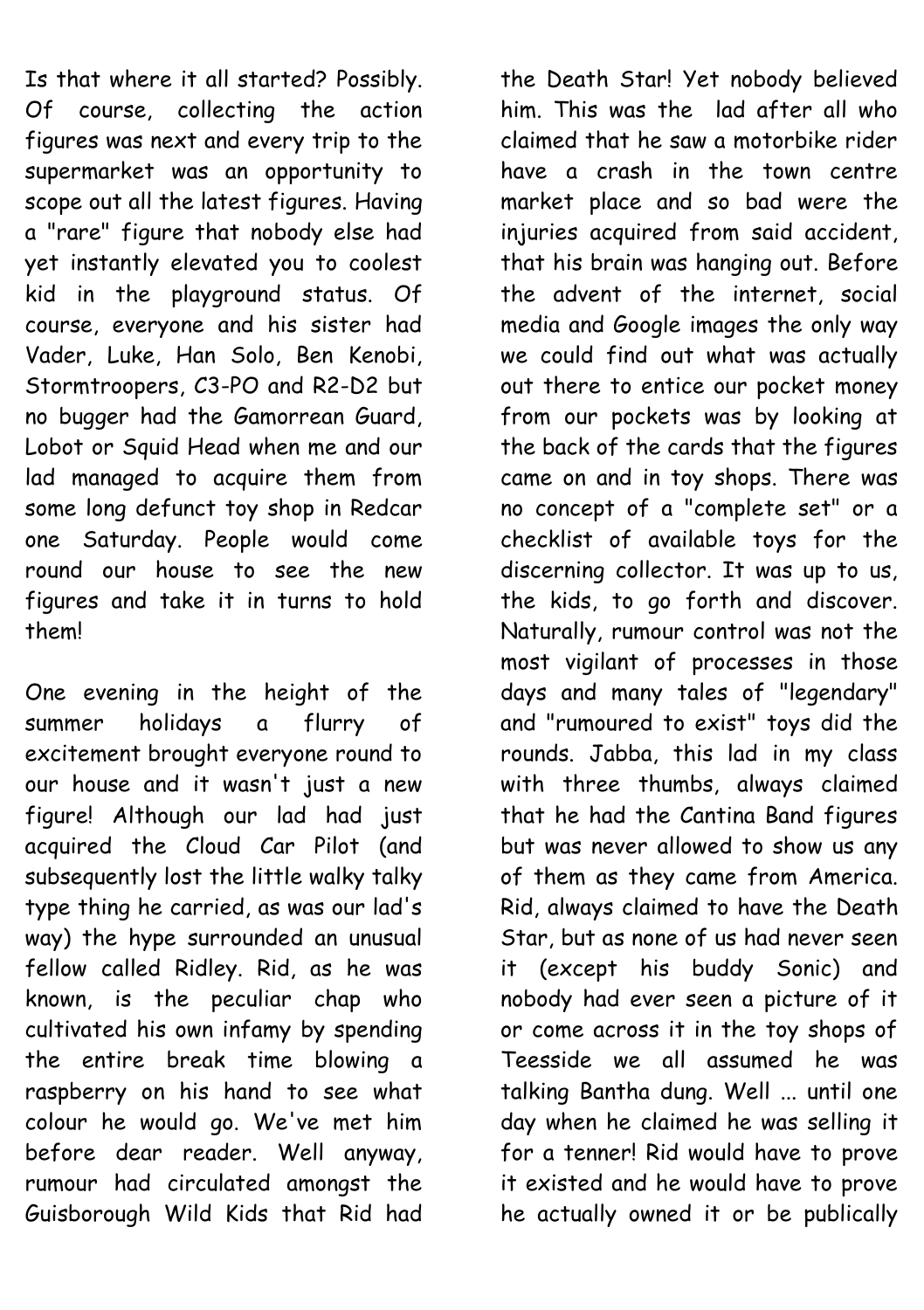disgraced and shunned in the playground for ever more. Eternal shame is a huge thing to bairns.

The time was set. Rid and his mate Sonic were to come round our house at 6pm and show it to everyone. People arrived early in eager anticipation of seeing this most precious of rarities, or public humiliation of the farty hand man. The tension mounted and reached fever pitched as Rid and Sonic arrived with a carrier bag ... and so it was revealed. It did exist! He actually had the Death Star toy and it was here before our very eyes! As it was removed from the bag there was a silence akin to the pause after the "A long time ago in a galaxy far, far away ..." prologue ... then the huge trumpeting of the Star Wars logo as the Death Star was unsheathed! He did own it! It did exist! It was shit.



For a start off, it was made of cardboard! Cardboard, for Debbie's sake! Most Star Wars toys were made of tough and hard plaggy that would endure much playage. No, this was a

card board Death Star. Secondly, it was only half a Death Star, a sort of dome with four walled sections each having stuff printed on the walls to look like the planet destroying space station that struck fear in to the galaxy and murdered poor old Alderaan. The only thing that this frightened was our Dad's wallet who took one look at it and shook his head at the prospect of letting a whole ten pounds go for the disappointing Death Star. It did have a garbage crusher room and a little hole in the wall cum slide and we tried it out with a hastily fetched Han Solo figure but with a shake of his head our Dad called time on our dreams of owning our very own Death Star. It wasn't really a surprise if I'm honest. We had recently been told we "wanted our brains washing" for paying £1.99 for a Princess Leia (in Boush disguise) figure so a whole ten quid (which was a lot of money in them days, I remember when this was all fields etc, etc) for a card board Death Star was never gonna happen.

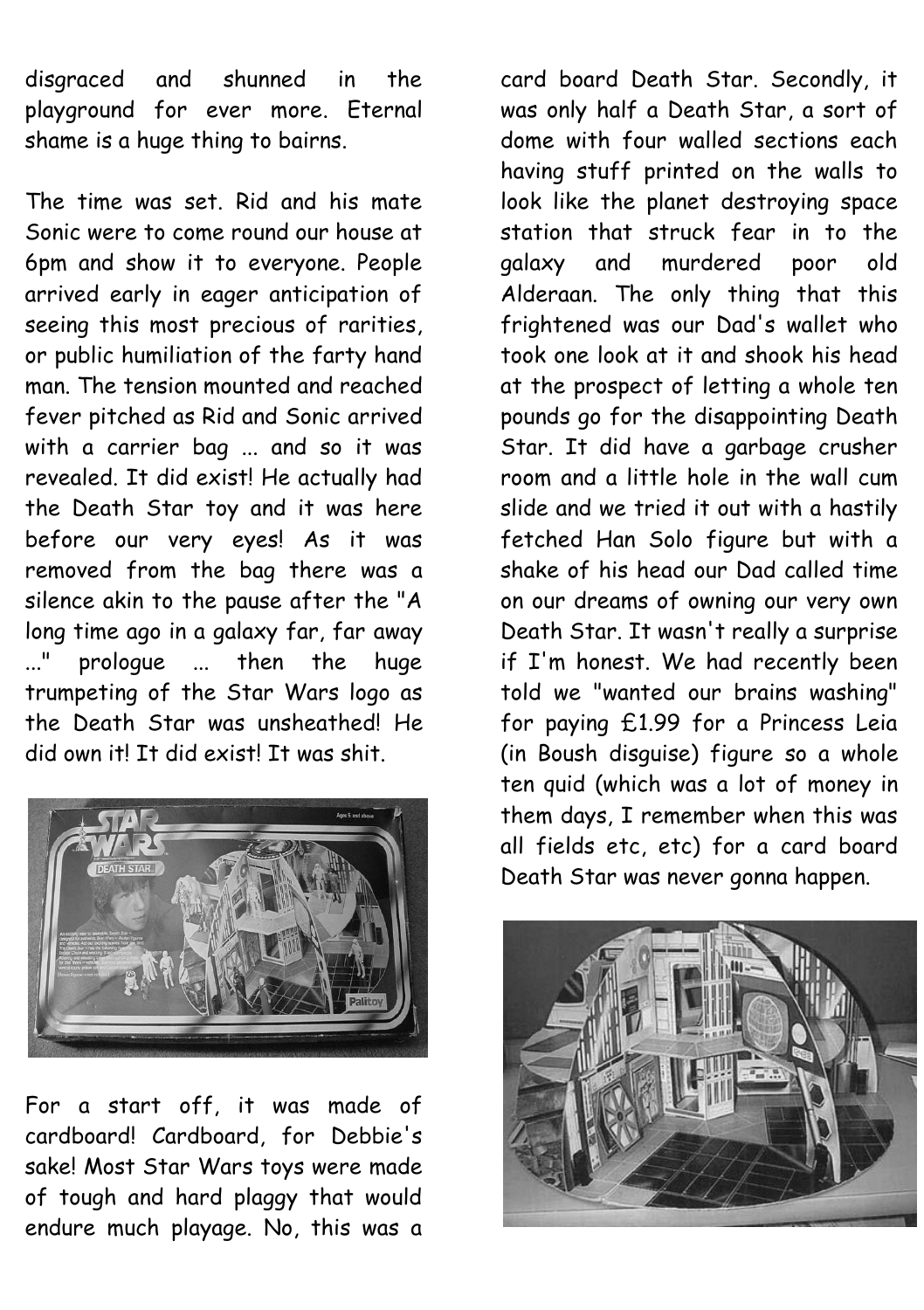Rid went off to someone else's house who had expressed an interest in bagging it and me and Simbad went in for the night safe in the knowledge we had passed up on a toy that would one day go for £400+ on ebay ...

Unlike the cardboard Death Star, the world of Star Wars would continue to exert a grip on me forever more. Even today as a, ahem, "grown up", the prospect of anything to do with the adventures of that rag tag band of rebels, those enigmatic Bounty Hunters (we don't need that scum), the path to the Dark Side and anything and everything else that goes on in that galaxy in the grip of an evil empire grabs my attention like nothing else does. At University (a few years prior to the dire prequels coming out) I met this unusual fellow who worked in the IT department who was telling me how he knew all about Star Wars and the new films coming up were gonna be great. I remained silent and politely nodded as I typed away on an essay about football hooliganism or something, letting him whittle on about Star Wars in the belief he was impressing me with his knowledge. I could bite my lip no more however, when the bespectacled Physics Metaller\*\*\* suggested he was a true fans a he knew all the Bounty Hunters. Call that impressive? I broke my silence and listed Boba Fett, 4-LOM, Zuckuss, Bossk, Dengar and IG-88. I even suggested you could maybe

include the hapless Greedo in there and pondered did he know that the figures Zuckuss and 4-LOM had each other's names and were not switched until the very recently?

"Ooh, you really are a Star Wars fan aren't you?" was his shocked reply. He then went off on a weird tangent ... "Do you know my girlfriend?"

Good lord, he has a girlfriend? He did indeed. She was well suited to him in looks and personality.

"She looks really sexy in her towelling tracksuit you know, I leave it out on the bed for her to wear sometimes ..." Good lord ...

The shock and awe of the Imperial ground assault on Echo Base with the awesome AT AT Walkers in Empire Strikes Back was not a bad way to start our cinema going experiences, but the Star Wars bug had well and truly bitten me and our lad by the time we ventured to Middlesbrough Odeon for Return of the Jedi 1983. We had joined the legions of kids everywhere collecting as many of the action figures as we could get our ruddy hands on. We had moved on from Action Man. War was not for us anymore. Spaceships were better. Aliens, other worlds, laser guns, monsters and other insane stuff, not to mention the AT AT Walkers! We no longer bothered with Action Jacks whose head would lift out the top of the body, reducing "Jack" to a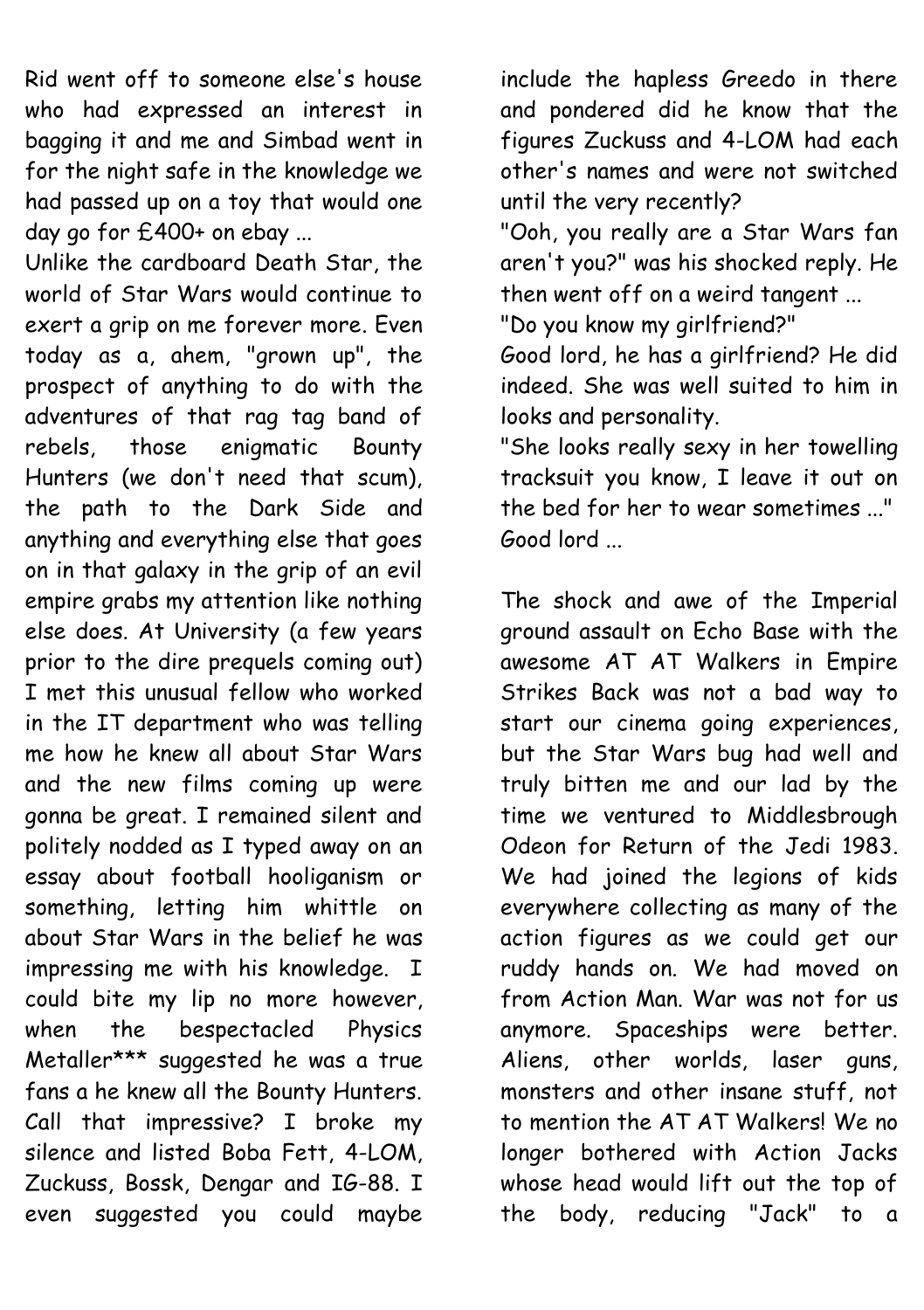dismembered pile of limbs. We now had Darth Vader and Squid Head! Action Jack came in all manner of themes - cowboys, policemen, skiers, soldiers ... they were like a cheap take on Playmobil ... but no, Star Wars was where it was at. As if to demonstrate the "passing of the torch" I remember very clearly feeling well pleased with mesel after swapping an Action Jack Skier (with all the bits: skis, sticks, helmet and whatnot) for a Biker Scout figure (with the gun!) with Bog Eye, this lad in my class who for reasons known only to him, and his family, wore a full Norwich City kit for PE.



The swapping scene was a thriving black market place in the Primary School playground. On a daily basis kids would haggle and barter over whether 10 footy stickers, a foursie fancy marble and being allowed a go on someone's bike was really of equivalent value to a new R2-D2 figure with a lightsabre that jumped out of

his dome like head. Mrs Yagima - the country dance teacher (see last issue, I think) - however had her ear to the ground and word reached the staff room that swapping was rife. I think a number of concerned parents had been in touch to be fair. I have no doubt that this weedy little fellow called Mavis, or his mate Walker (not AT AT), were involved in getting swapping banned. And they both supported Newcastle. I imagine the scene at the dinner table when Mam and Dad enquired about the new Star Wars toys they'd just shelled out for one weekend for Mave:

"Good day at school son?"

"Yeah Dad, it was OK"

"Where's that new Star Wars figure we got you on Saturday? You know, the one you begged us to buy as nobody else has it, and you'll look really cool and everyone will think you're great and forget that you're a bit of a soft lad who didn't go on cub camp 'cos you still wazz the bed?" "What? Dengar?"

"Yeah, that's the bugger!"

"Oh I haven't got it anymore, I swapped it with Um Bongo for the St Mirren goalie and manager sticker in "Football 84". I have the full team now!"

As my exchange with Bog Eye was conducted out of school, our Biker Scout/Action Jack trade was out of her jurisdiction, but everyone else had to stay in at play time, get done and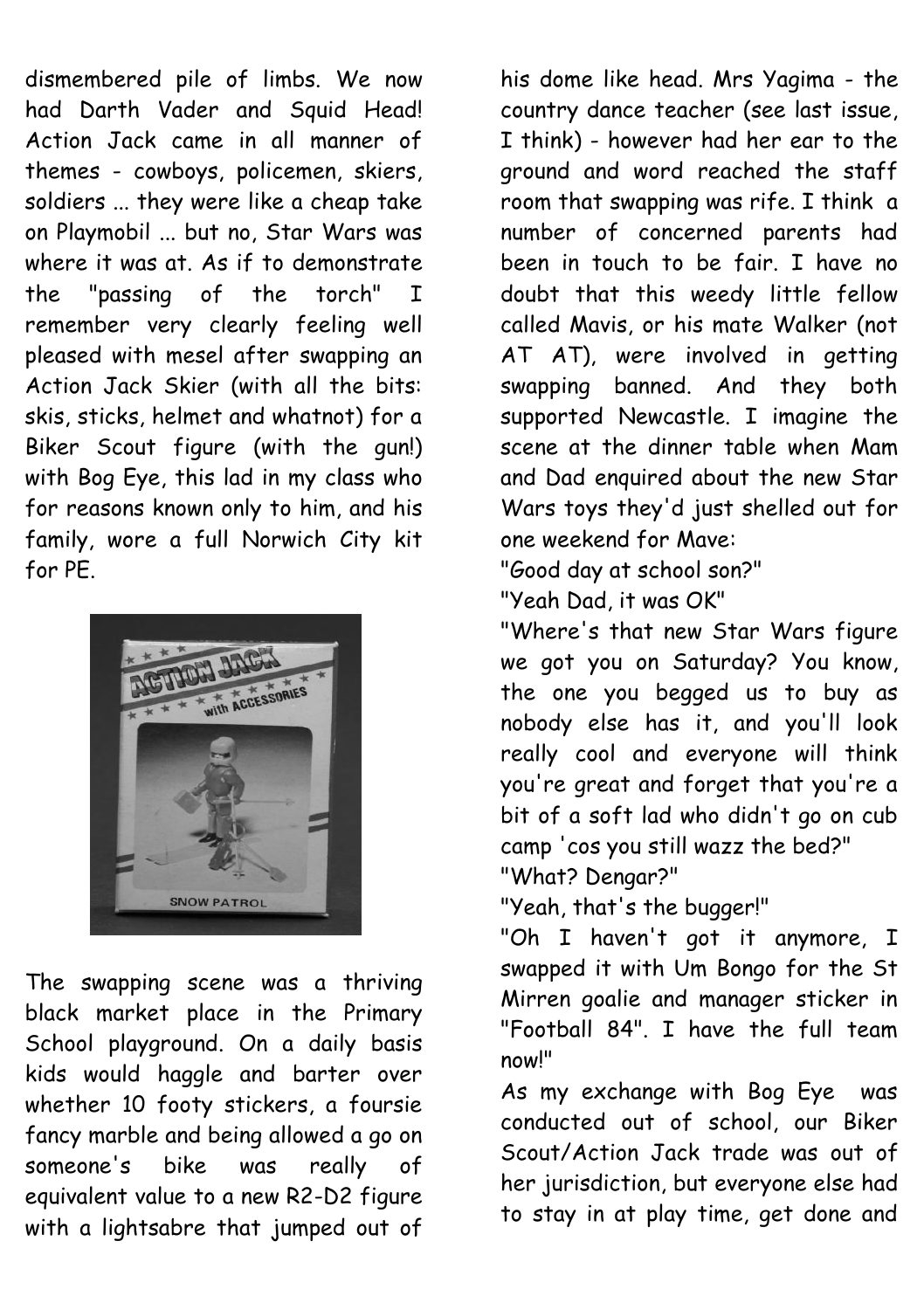all the figures, toys, stickers, marbles and whatever else were all reallocated to their original owners.

One of the richest veins of Star Wars figure acquisition that we managed to tap in to, besides, sneaking one in the trolley when we were dragged around the supermarket for the massive monthly shop, was our Grandma! She would be off adventuring on coach holidays with all her buddies who were called stuff like Madge and Reenee, only to return laden with Han Solos, Lobots and Ree Yees for me, our lad and our cousin Steven. There were some less exciting gifts we would have bestowed upon us that we were under strict instructions to appear grateful for or we wouldn't get the Star Wars figures. One such time was after an old folks home trip to Wales. Simon was treated to a Bespin Cloud Car Pilot (who was well rock\*\*\*\*) and I was overjoyed to be the proud owner of Logray the Ewok Medicine Man! Oh cripes though, we also all received a three pack each of chocolate brown yfronts! Ladies control yourselves! The catastrophic choggas were left at the back of the wabs draw but Logray, he came to school with us on Monday and I was the proudest Star Wars fan in the whole school as nobody else had one or had ever seen a Logray figure!



Upon returning home that day however, I made a horrifying discovery that chilled me to the bone! I'd lost Logray's stick! His medicine man staff with feathers and stuff on was gone! Horror of horrors! The next day at school however, Spaz told me he'd found Logray's stick on the field last night and queried was it mine? Hurrah! The day was saved except for the fact that the council grass cutter had done the field last night and the feather on the top and been mercilessly cropped off! Those plucky little fuzz balls stood up to the might of the Empire's finest but Logray was no match for the grass cutting man and his machine of death! I learnt my lesson from that dismal day and kept all my figures at home in the safety of a biscuit tin unlike Wozza who threw his Bespin Security guard up in the guttering of his house and got brayed off of his Dad for it. Or Dovey and Sniffyerbum Kev who made a base in their garden flower beds (Sniffyerbum Kev was so proud when he told us it had "compartments and everything" but forgot where they buried half the figures ... but as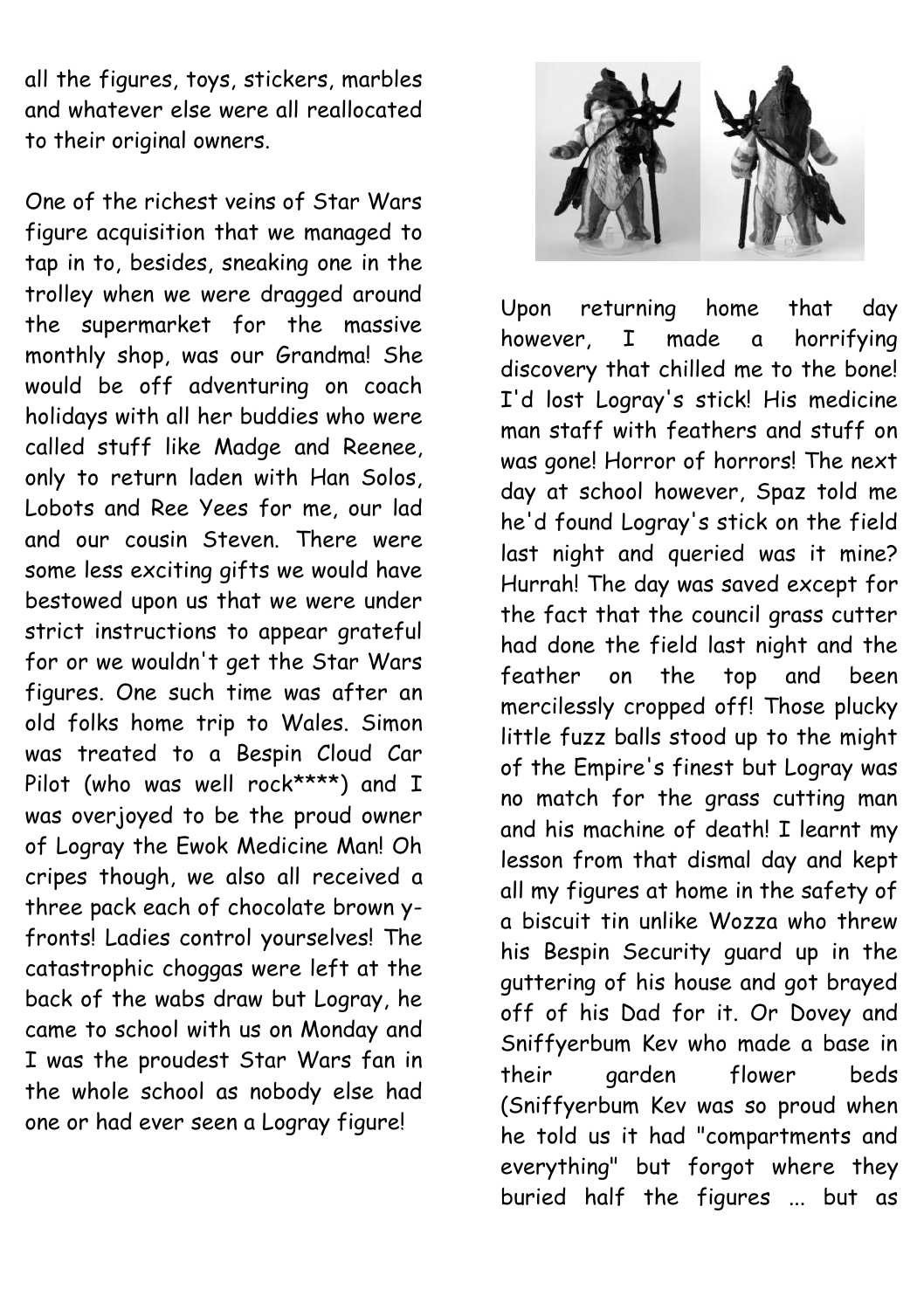always ... that's another set of silly stories for another day ...

\* "casey": a leather footy, in other words a proper one and not an "airflow" one that cost 99p from Boyes and blew around in the wind when you booted it. "I'm not playing with you lot, you're using a crap sacky air flow. Oggy and Spaz have got a rare beaut casey."

\*\* "spogs": a word of whose origins I know little but it meant sweets like you'd get in a 10p mix bag. Pink Shrimps, Flumps, Dr Death chews, Mojos, Fruit Salads, Golf Balls, Cola Bottles etc. Working class scrotes like us had to make do with "spogs" while the rich kids could afford posh and expensive stuff like a Topic, Turkish Delight or Fry's Chocolate Cream. "Mam, if I tek the pop bottles back t' shop can I 'ave the 10p deposit for some spogs?"

\*\*\*"Physics Metaller" a term used by various members of Urko to describe a, usually long haired fellow who appears to be socially awkward, shy and retiring in personality and probably is really in to Physics, Heavy Metal and erm, Star Wars.

\*\*\*\*"Well Rock" The difficulty one had in finding and purchasing a particular figure was expressed in degrees of "hardness". A "well rock" figure was most difficult to locate in toy shops of the area. Easier than "nails as" though.



**Who?** Figrin D'an and the Model Nodes **Where?** Wuher's Cantina Bar, Mos Eisley

**When?** A Long Time Ago In A Galaxy Far, Far Away ...

So, I didn't really, really want to go to this gig. The bar is in one the most wretched hives of scum and villainy you ever did see but when my mate Snaggletooth came around and practically begged me to join him, well, he was in his red jump suit and not the blue one so I had to go. Snaggletooth in a blue jump suit gets served, but in a red one, for some reason he never does, and muggings here has to buy his blue beers for him. Poor little fuzz ball, he can't even reach the bar ... We set off early to make sure we arrived at the space port well before the bands set up and as always those filthy little Jawas were bloody everywhere. What is it with the little smelly rodents "Bosca!" "Utini!" and "Tickets, any spare tickets!" was all they said until I flashed me blaster and they soon cleared off. After a hard day blasting womp rats at Beggars Canyon I was in no mood for their pestering ways and was all primed to rock n roll. Parking up the speeder we couldn't help notice a heavy Imperial presence and a couple of stormtroopers even asked us a few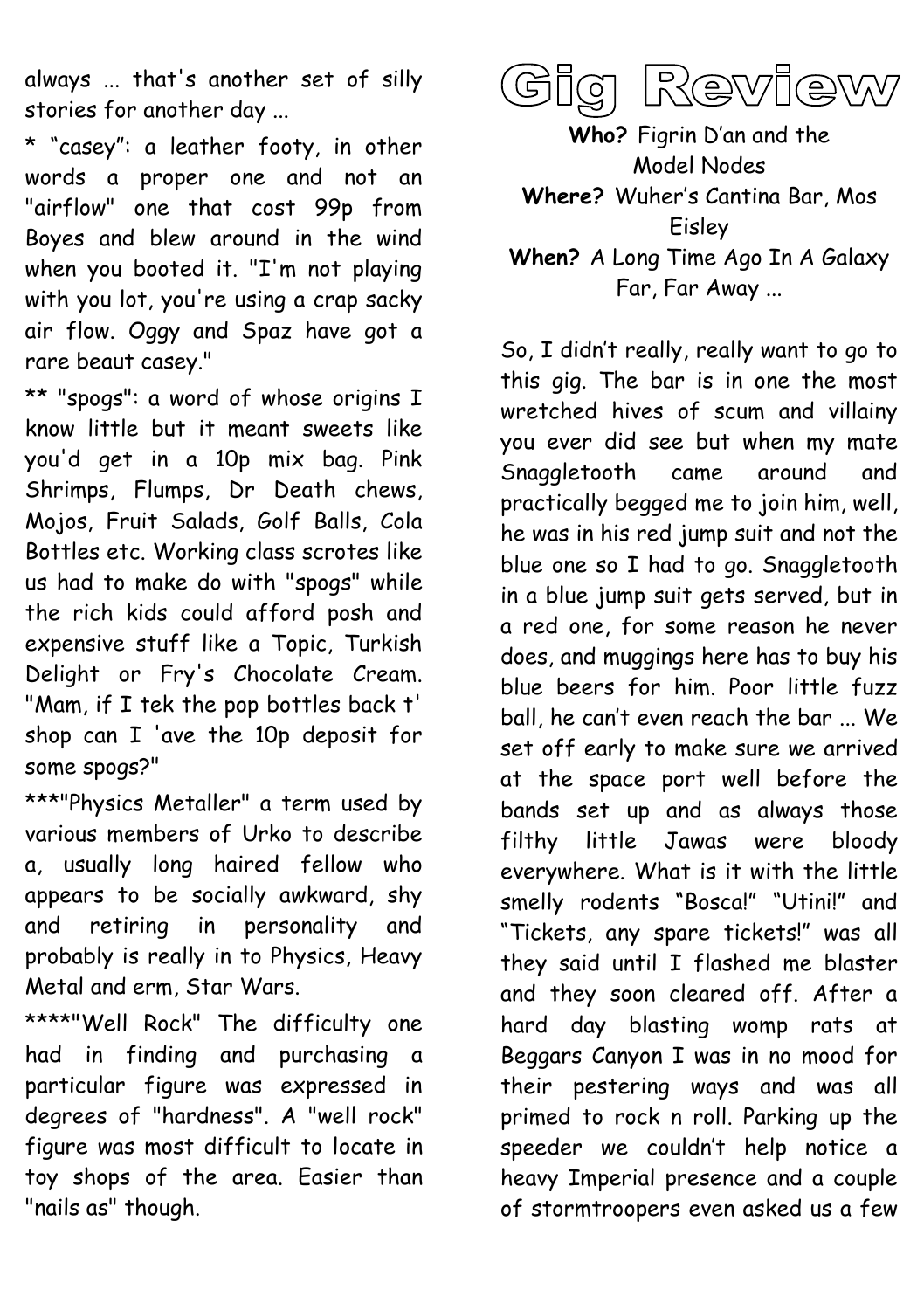questions. I mean do I look like the sort of person who owns a pair of droids? "Why don't you ask that old fella over there?" I said but just got told to move along. Bloody stop and search monkeys. I should have written his rank and number down and complained really. Give 'em a gun and they think they're Vader. So, off to the gig. I'd been to the cantina a few times before and Mos Eisley's potent blend of parched sand, engine oil and spices from all over the galaxy affronted me as it always does. Last time out was for Sy Snootles and the Max Rebo band and that got pretty messy. Someone called the Ithorian "Hammerhead" and it kicked off. Glasses flying and everything. My kind of place. Figrin D'an and the Modal Nodes are Tatooine's latest sensation. Their early demo is raw as hell as has changed hands for over sixty credits I've heard so getting chance to see 'em in a small venue I suppose should not be sniffed at. Getting our pints of blue stuff we settled at the bar and tried not to stare at the hot twins who were eyeing up every humanoid spacer that came in. Whether to give him the time of his life in a hot tub or to fleece him of his wallet and ship is anyone's guess. Finally, after what seemed like an eternity the band finished sound checking and got started. The crowd at first seemed unimpressed. I'm sure there was an illegal game of Sabacc going on in one

of the many catacombs around the walls. A Devaronian sat grinning ear to ear, clearly enjoying the set but the rest of the crowd seemed non plussed. That was until they started blasting out their classic "Tears of Aquanna" and the sparse crowd woke up. It appears there were more folk lurking in the dark shadows than was initially obvious! Band leader Figrin D'an was handling his Kloo Horn dextrously and if there is a better Ommni Box player than Tech in the outer rim territories I'd love to hear him/her/it. Things were hotting up now, but as usual, some moron started macho dancing and the tough guy mentality that seemed de rigeur these days, since Bounty Hunters and gangs of drunken Grans all jumped on the band wagon and ruined gigs.



Honestly, I saw a gig on the lower levels of Coruscant ruined by these three eyed eejits. Careering around, off their heads on Lum juice like a bunch of retarded Gamorreans, but this time it was a snivelling little human and his mate Ponda Baba. Now Ponda isn't the best looking of lads it has to be said (rumour has it, his last girlfriend left him for a Whiphid!) but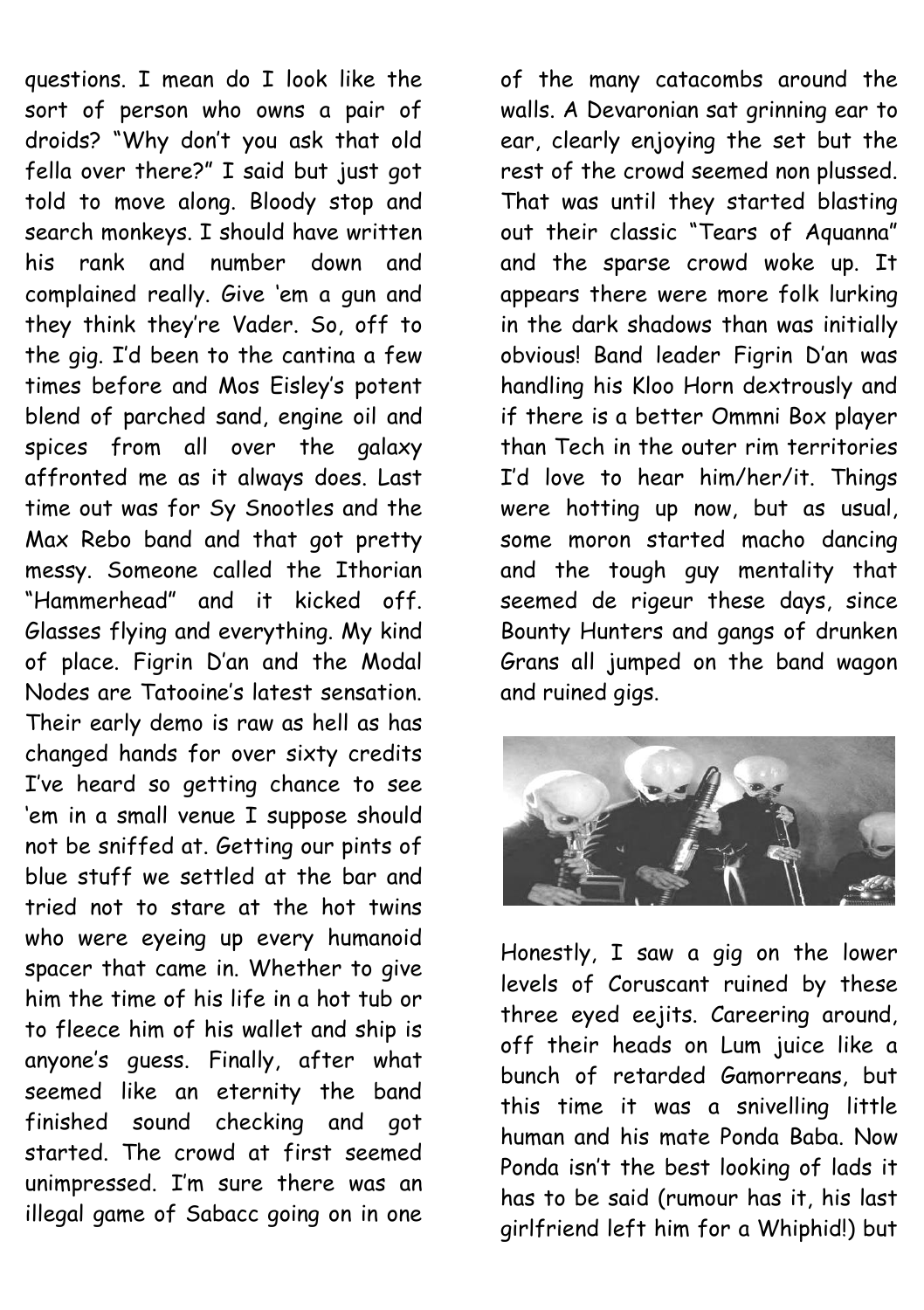when someone calls him "Arse Mouth" as some unfortunate kid did last week, well, he goes fragging loopy. Someone has upset him again it would appear and as the band went in to live favourite "Worm Case" Ponda started chucking his weight around! Some crazy looking old dude whipped out a lightsabre and sliced poor bummouth's arm off! I've seen some moves in the pit, but believe me, that was far harsher than any flailing limb move anyone has ever got down at any gig in my experience. A pretty solid set by the Bith Boogiers came to a close as some human dude wasted a Rhodian. The things some folk will do to avoid paying in eh? I mean, for what, a few credits? What could you buy with a few credits? Information about Jabba's latest bounty? What's going on at Docking Bay 94? You couldn't even afford a cape off some scrotey street vendor for that. An eventful night then and I look forward to the next gig I have planned. Sy Snootles and her mob are lined up to play Jabba the Hutt's Palace in a few weeks. I'll have to get Sat Nav fitted in my speeder 'cos I've never been there before. Wonder what it's like?



## REGORD REVIEWS

*I love records me. When I go to the record shop I always buy loads just in case we run out at home.*

#### **DIE**

#### **7" EP (Sonic Terror Discs)**

You want obnoxious 80's tough as old boots head butt hardcore? You wanna have a go on this then, as Die are as good a bet as anyone else doing it at the minute in the UK. "Life Is Hate" is a sign of intent at the start of this six track 7". Squealing guitars kick us off before plunging head long in to a stomping, mid pace thuggish assault that wouldn't look out of place on a bill with Waste Management and Boston Strangler (and probably didn't in London recently). What follows is a barrage of brutal slabs of venomous hardcore and barking vocals interspersed with lurking and menacing stompers. "Die" at the end will rip your face off. Ticks all the Boston boxes.

STAR WARS Rating: Tusken Raiders smacking you on the head with a garfi stick and nicking your speeder.

#### **DOOM**

#### **"Corrupt Fucking System" LP (Black Cloud)**

Bloody hell! A new Doom LP! They've been swanning around the world recently - South East Asia, Russia but still found time to put together a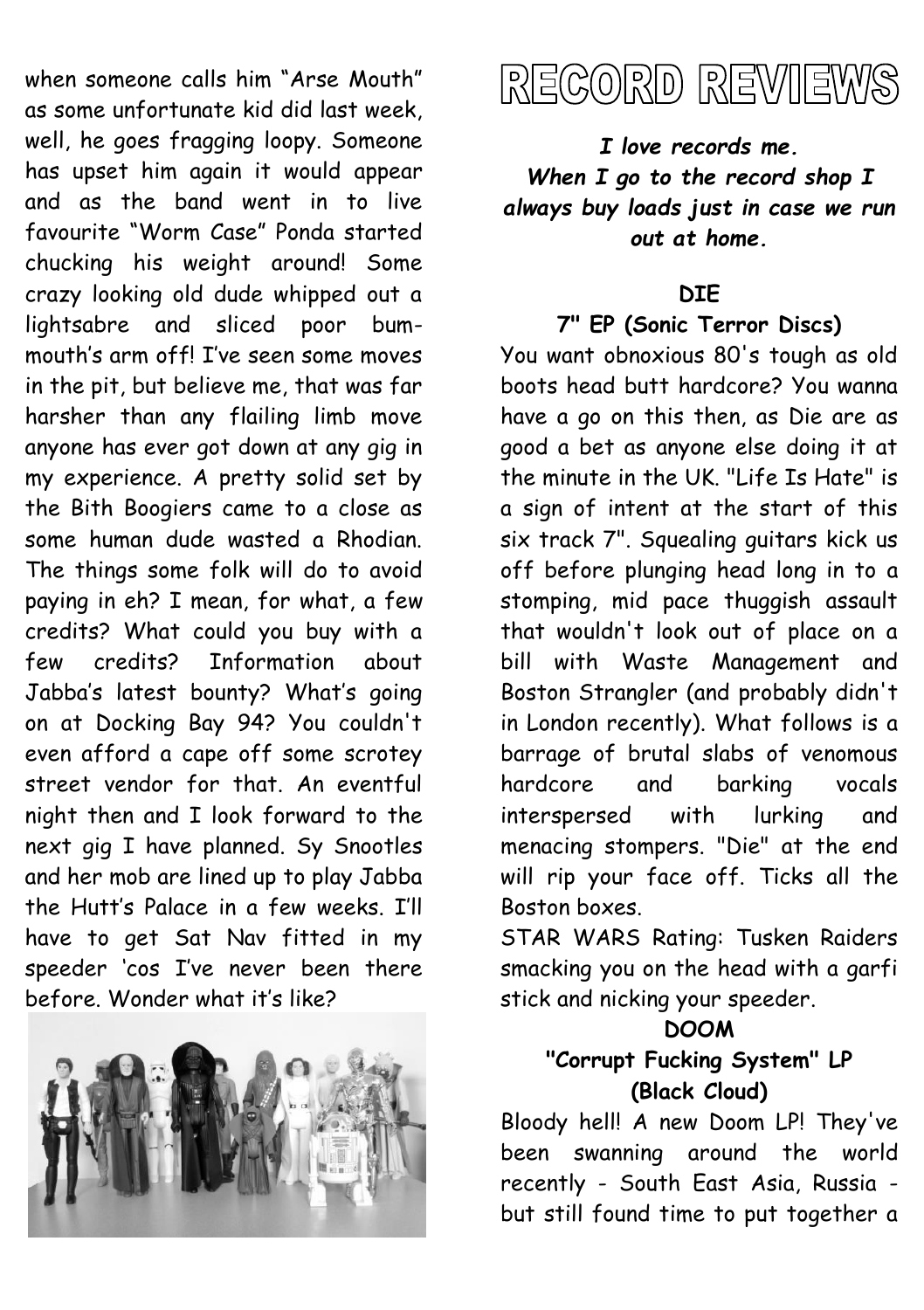first long player in Debbie knows how long and if you can rely on one thing in this world it is that Doom will emerge every so often with a crust behemoth of a record. Even if you have to wait ten years plus for it. Lyrically enraged and sonically furious, Doom set about lashing out at all and sundry in their own inimitable manner. It's been done so many times before, but whenever you hear Doom you know it's Doom, unlike so many of the millions of bullet belt and patched up hordes that they have inspired. As well as the utter fury from the noise contained within, the artwork on the fantastic double gatefold sleeve is just as confrontational. A fat cat capitalist dinosaur shitting out all that is wrong with this broken society we have shoved down our throats. Taking the metallic anarcho crust sound they pretty much invented and spewing vitriol and disgust at the despicable government we are saddled with at the minute, at animal testing, at paedophile priest cover ups ... it's like living under bloody Thatcher again. Fear not my friend. Doom are her to tell it how it fucking is.

STAR WARS Rating: R2-D2. He never lets you down and he is nails.

#### **KREMLIN**

**"Drunk In The Gulag" 12" (Hardware)** Ruddy 'eck! This is good. The 7" that Toronto's Kremlin last foisted upon us was span muchly in the Gadgie Towers Thrash Parlour and many a visitor was

treated to the wire wool in the ears experience whether they wanted it or not. "Make 'em 'ave it!" as the White Cider Warrior used to shriek when baffled as to how people could not like listening to punk rock ... but that's another tale for another day ... Back to the review as we have a full 12" worth of harshness to contend with and well, it's a step up from the previous missive. The sound is a "fuller" one (although apparently it was laid down on a four track) and although the songs have a more sophisticated and varied feel, these new firecrackers retain that claustrophobic urgency that so infused the 7". There's equal doses of raw and primitive bile being spat out alongside amphetamine fuelled UK82 yet when you listen to it Kremlin have come up with a vigorous and refreshing take on early Anti Cimex and classic era Discharge (especially on "No Hope For You"). It's easy to pin point influences but difficult to draw comparisons. Weak esh.

STAR WARS Rating: A weeks holiday in Mos Eisley.

#### **LOST KIDS** "**Cola Freaks" 7" (Sing Sing)**

It always amuses me when a "mainstream" magazine covers punk rock. Recently browsing the shelves of a high street newsagents I discovered a feature in the pages of Record Collector on "Underground Punk" and how to go about compiling yourself a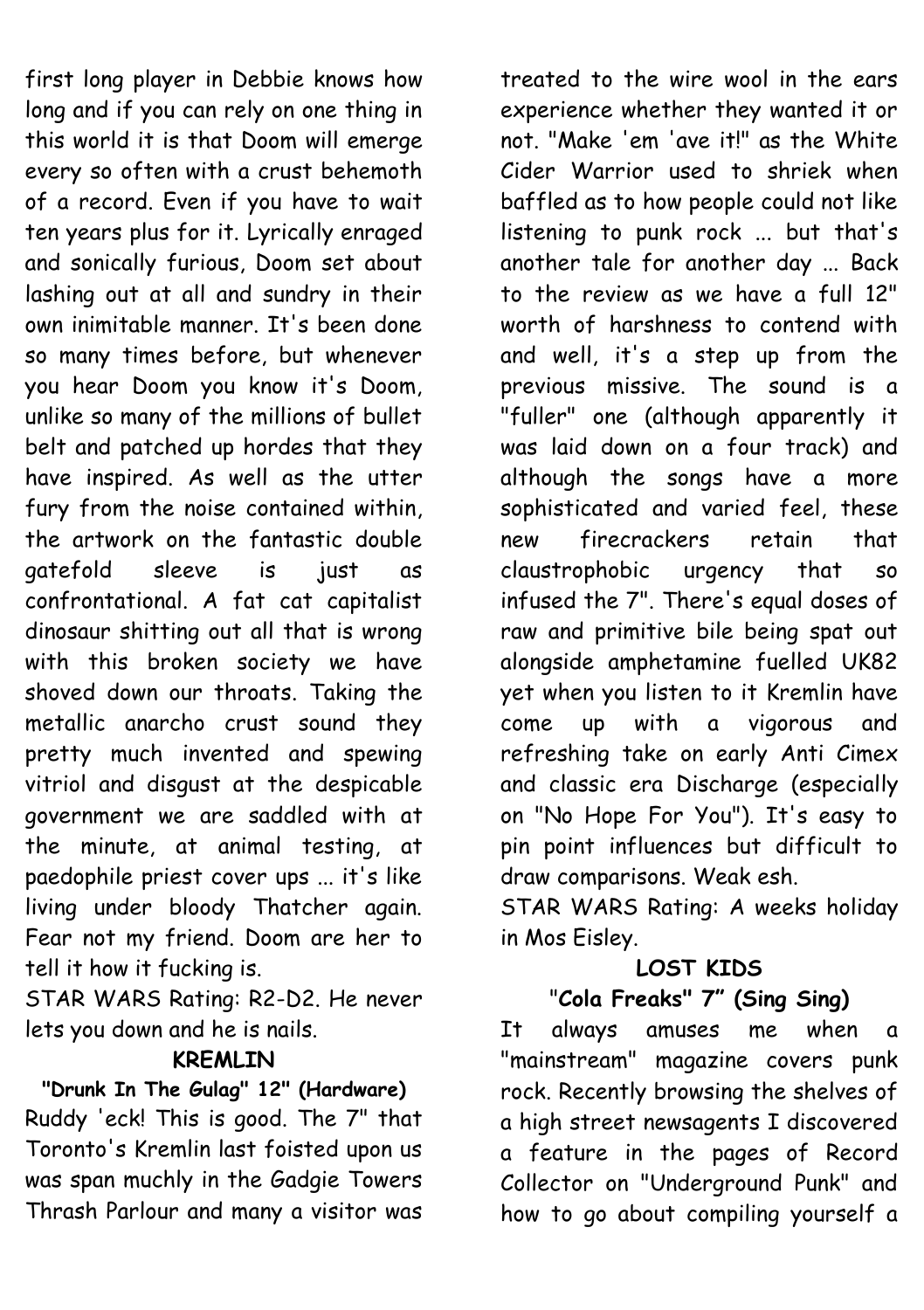bank busting collection of obscure punk rock records. This 'ere lost nugget was hailed as one such essential, as if you were lucky enough to be the proud owner of the original of this long lost Danish punk classic it could fetch about £80 were you to flog it! Save yourself a fortune and get this reissue for a fraction of the cost my friend 'cos it's an absolute rollicking ripsnorter. Checking the sleeve out they certainly do look a right bunch of fruit loops, sort of like The Rezillos snotty little cousins. Musically that's not too far off a comparison either with cranky riffage slashing away and a thuggish back beat keeping it all going. Sang in their native tongue with a melodic attack that makes you wonder if, in 1979, they were from the UK and singing in English would they have been huge? STAR WARS Rating: Support act to the Cantina Band.

### **MENSHEVIK**

#### **"Ceasefire" EP (Dry Heave)**

Six tracks of hard hitting punchy punk from Norfolk of all places! Menshevik's ditties have an urgent intensity in the same way that those UK bands who were everywhere about ten or fifteen years ago did. I'm thinking Capdown and Vanilla Pod and a bit of digging about finds (whaddya know?) Menshevik number members of both bands in their armoury. Like the afore mentioned bands, Menshevik find themselves playing in the hole

between pop punk and hardcore, a bit of US bands like Ignite but with a grittier Brittier feel, maybe even a bit of Imbalance in there? There was a time when bands like this would turn up at DIY venues and play blinding sets, yet the local kids would turn their noses up and prefer instead, to spend a fortune on travel, hotels and tickets to go see flipping NOFX or someone 'cos they were from the States ... Don't make the same mistake this time kids.

STAR WARS Rating: Jawas shooting R2-D2 when he got lost in the desert. "Utini!"

#### **NEO PUNKS "Neo Pack" 2x7" (La Vida Es Un Mus)**

Blimmin' Blipters! Where does Paco find these bands? This fine release collects the recorded output of long lost Dutch band Neo Punks across faithful reissues of two 7"s complete with booklets, lyrics and original art work. You know when modern day bands try to play a sort of punk that sounds raw, nihilistic, unpleasant and downright nasty as that is the style they like? Well back in 1980 Neo Punks played this style because they were raw, nihilistic, unpleasant and downright nasty (I'm guessing). Proper primitive, early punk that sounds obnoxious and sloppy in a good way, though not quite as inept as other proponents of this sort of thing. The vocals really do cut right though you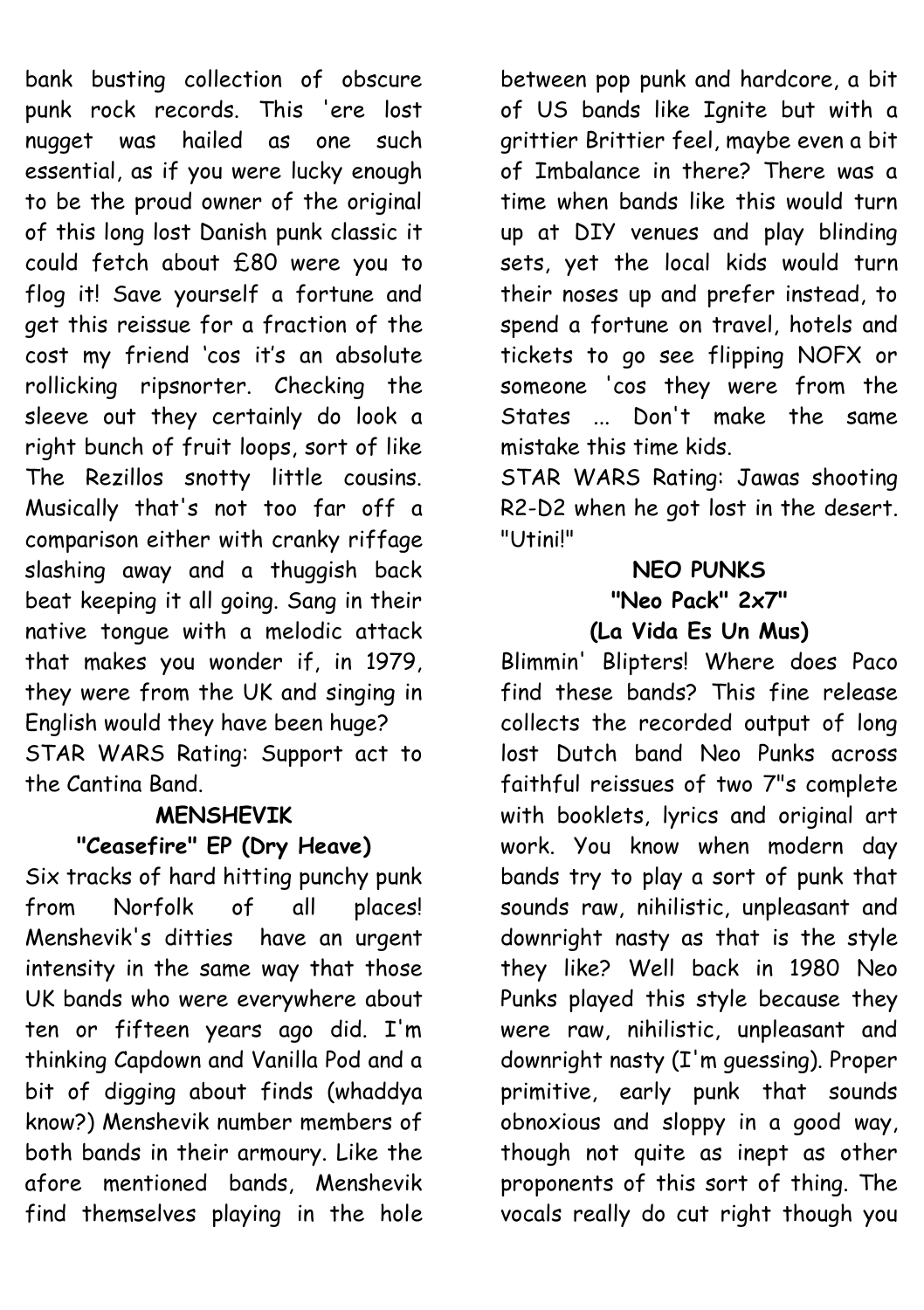with sheer loathsome delivery and the band are no slouches funnelling early Discharge type anger with the youthful spite of Eater. Save yourself a fortune on the originals, if you could even find 'em, and bag this marvellous double bill of bile.

STAR WARS Rating: "He doesn't like you! I don't like you either!"

#### **OFFICER DOWN "Deadlands" CD (TNS)**

A lesson in judging a CD by the cover here ... A zombie/skull type dude with a turned up cap and gun rammed in his gob ... this must be some sort of "bandana thrash" right? I know that's a very silly phrase but you know what I mean yeah? DRI, Waking The Dead, The Shining, Municipal Waste et al. Well I was certainly Mr Wrong from Wrongville as what we have here, upon actually giving it a listen, are ten tracks of relentless, super speedy melodic punk with a dash of skate punk thrown in. Again, I judged them wrongly as I expected these zoomers to be from over the pond, especially with the vocal style, but no, they hail from Evesham in the UK! Crikey! I know nowt me. I don't even know where Evesham is. Fast enough to entertain me, though with the American influence, especially those big epic singalongy bits, it's more the sort of thing my mate Bradders would like. He digs stuff like The Swellers, Leftover Crack, Strike Anywhere and bands that support Alkaline Trio. I'll

go to gigs like that but get drunk and shout at folk rather than pay much attention. People love taking me to gigs. I think I enhance the experience for them.

STAR WARS Rating: Stuck in the Death Star's Garbage Crusher.

#### **LAS OTRAS**

#### **"Devolver El Golpe" LP (Discos Sense Nom)**

In a word: Efficient! These Spanish lasses blazed through a twenty minute rat-a-tat-tatting set of fast and furious punk at JT Soar in Nottingham this spring and impressed the assembled punks. As Jas Toomer would heartily approve of though, they also left the punks wanting more. This LP is exactly the same. There's a wodge of dead wax on each side of this nine track maelstrom of feminist fury that brings to mind La Obediencia who you may have caught on tour with Red Dons last year. Be assured though: the nine tracks carved in to the grooves are absolute whirlwinds. Tight and efficient (that word again) and packed with lean and bristly energy whilst venting venomous anger. As I think was the intended effect ... I want more.

STAR WARS Rating: AT-AT Walkers destroying Echo Base with ruthless efficiency. Start the evacuation!

#### **PERSONNEL**

**"Personnel" 7" (Dot Dash)**

Deliberately drab post punk "tunes" from yet another Louis Shitty Limits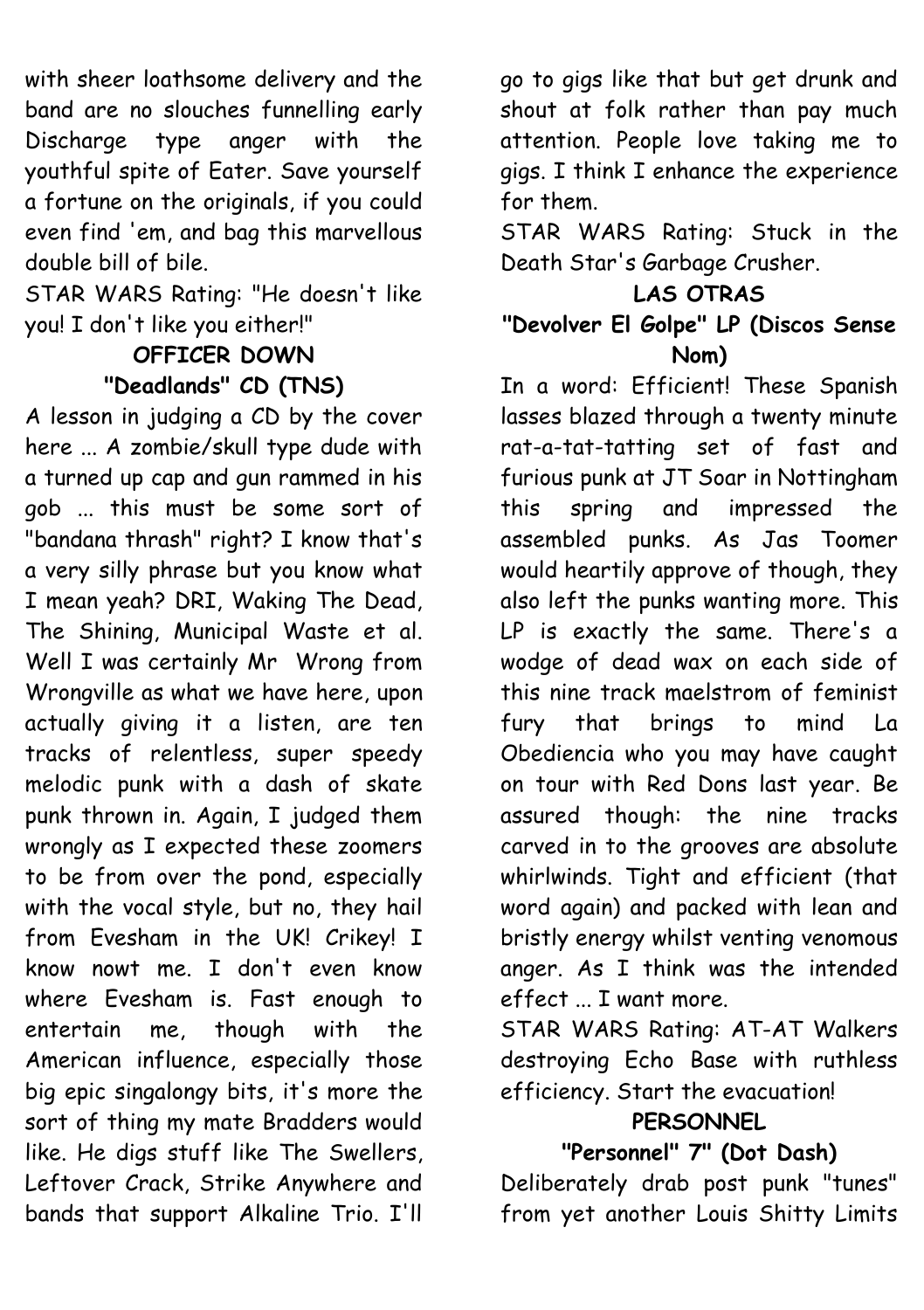band. Stripping down the sound to bare essentials - yobby vocals, stabbing guitar shrieking over a minimal bobbling bass - Personnel conjure up a shambolic, unpolished, sinewy post punk ball of bristles. This should really be on a scruffy and bashed up tape that you found on the floor at a Desperate Bicycles gig in a squat when you were drunk on supermarket home brand lager. I mean that as a compliment by the way. The sound and imagery on the equally sparse artwork conjures up a dull early 80's commute to work in a bowler hat with a brolly under yer arm, where your office looks like something out of a Monty Python sketch only stripped of all the silliness and without Michael Palin asking you for an argument or a job as a lion tamer.

STAR WARS Rating: Han Solo waking up from being frozen in carbonite.

#### **REVENGE OF THE PSYCHOTRONIC MAN**

#### **BBC Session from Maida Vale 7" and "Ten Years of Revenge of the Psychotronic Man" 7" (TNS)**

What must have been an absolutely crazy ten years for these Manc speedsters is capped off with a BBC session from Maida Vale! Hyper active trio Revenge of the Psychotronic Man have been playing anywhere they can and playing as fast as they can to anyone who'll listen, all in a DIY fashion with their own label and all

manner of other projects for a decade now. Here then are two platters to celebrate their raucous cacophony that seems to be based on the idea of play fast, melodic punk as fast as possible. Even faster if it is feasible. And then a bit faster if they can. They are fast. The accent is heavily on the melodic rather than brutal though (think The Lobotomies), but never do they deviate in to token ska riffs, cheesy pop parts, metallic clunking, slow bits, emo bits, singalong bits, epic bits ... it literally is just blazingly fast ferocious punk which isn't a bad thing is it? I could have done without the remixes on the bside of the Ten Years 7" though.

STAR WARS Rating: Completing the Kessell Run in 12 parsecs.

#### **TENSE REACTION/MILKMAN Split 10" (Bong)**

Straight up brutal thrash from the Netherlands that continues the fine tradition those crazy Dutch punks have for heads down and balls to the floor lightening fast thrash. Tense Reaction continue the good work from last year's 7" with a collection of hopping mad mantras that will have you digging out your Mihoen, Cockroach and BSE 7"s. Maybe then a go on those two CD's Dan Dare put out. Fellow veterans Milkman on the flip are more of the same but with a more 80's sorta feel. They aren't any happier with the state of the world either and six rampant ragers rush by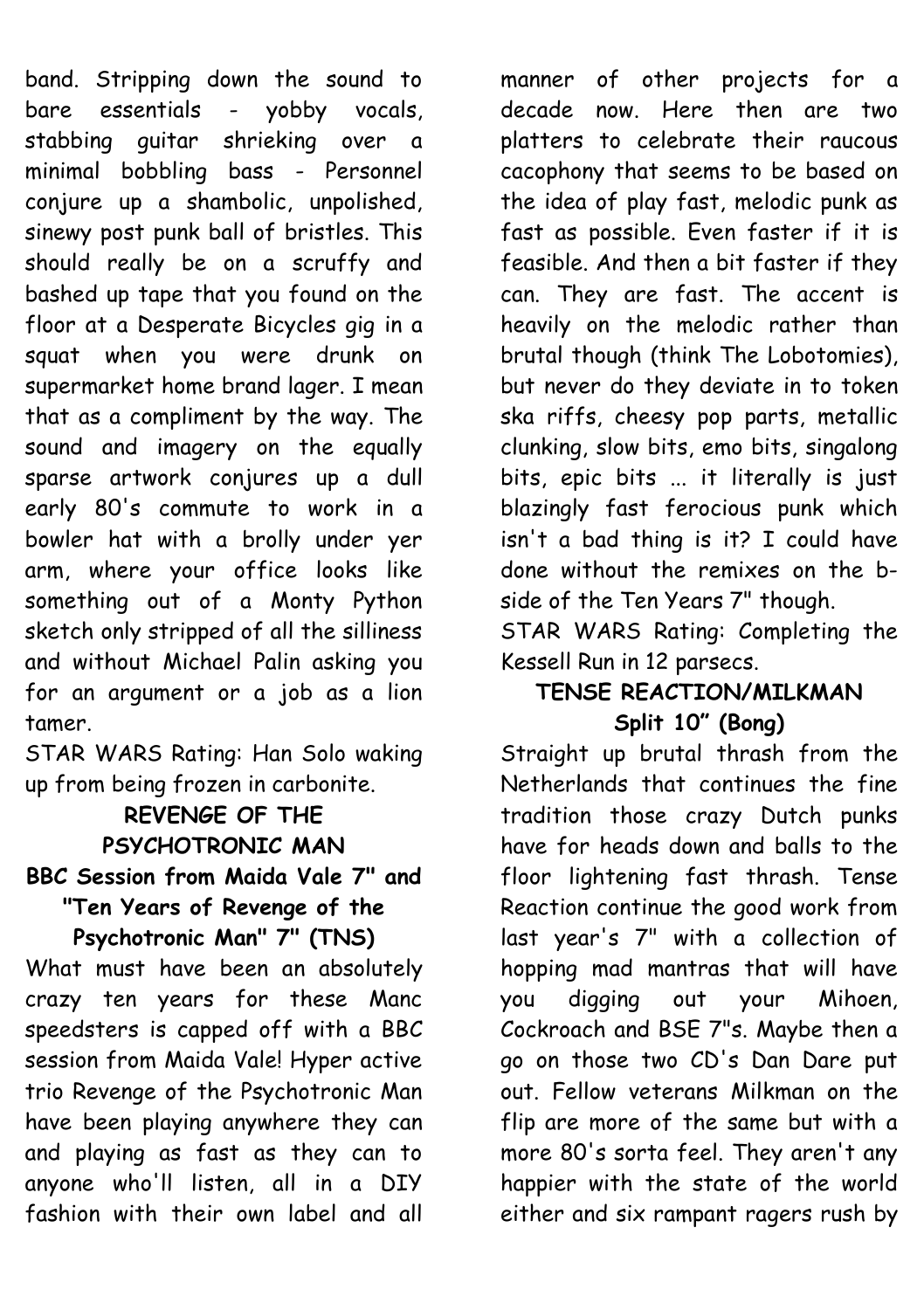ripping your chops off. Fab. All I want from hardcore punk is encapsulated on this 'ere record.

STAR WARS Rating: "Bounty Hunters! We don't need that scum!"

#### **THISCLOSE**

**"The Price We Pay" 7" (Noise Punk)** Oh lordy! Thisclose are something of an anomaly in the punk world. As is common knowledge to anyone who has the slightest interest in brutal hardcore punk, Discharge have had something of an influence shall we say. There are a ridiculous amount of bands who ape that glorious apocalyptic earthquake of noise that Stoke's finest were assaulting the world with on "Why", "Hear Nothing, See Nothing, Say Nothing" and the slew of classic EP's they spawned in the early 80's. How many bands can you name however, that ignore this era and draw their inspiration from 1986's (in many people's opinion) ill advised metal direction that was "Grave New World"? No, me neither. Well search no more for Thisclose are here to fill that void, though some would ask if it needs filling. With "The Price We Pay" Thisclose chug away with a powerful and hard hitting metal-charge as does "No Compromise" on the reverse of this white vinyl EP. The third and final track is the strongest for me though, and blows the previous two out of the sky upping the ante with a furious bombardment of earlier 7"s Discharge

that more of us are familiar with. Thisclose have gone all out to recreate the Grave New World era down to the font on the sleeve, the lyrical haikus of doom and well ... the vocals ... Roddy has took the high pitched scream that so alienated Discharge's fans and embraced it with open arms. This will very much be a love it or loathe it deal breaker for some and to be honest I imagine the band couldn't care less. Punk as fuck. STAR WARS Rating: Lando Calrissian in Empire Strikes Back. Or Return of the Jedi. It will divide opinion.

#### **THE URINALS**

#### **"Negative Capability" 2xLP (In The Red)**

Many moons back when I did first move to Bosstown I encountered Daz and Lee of Urko infamy and we immediately began knocking up tapes for one another as was the way of the punks in them days. Some of the classics I received from the gruesome twosome bore such titles as "Noisy Foreign Shit" (A collection of power violence and raw Finnish thrash courtesy of Lee) and "You're Mother Wouldn't Like It!" which was loaded with old 80's punk from across the Atlantic via Daz. Upon this tape were, to me at the time, mysterious songs by the likes of The Offs and these 'ere Urinals. I managed to track down stuff by most of the bands on there that I liked but The Urinals always eluded me ... until now! A massive